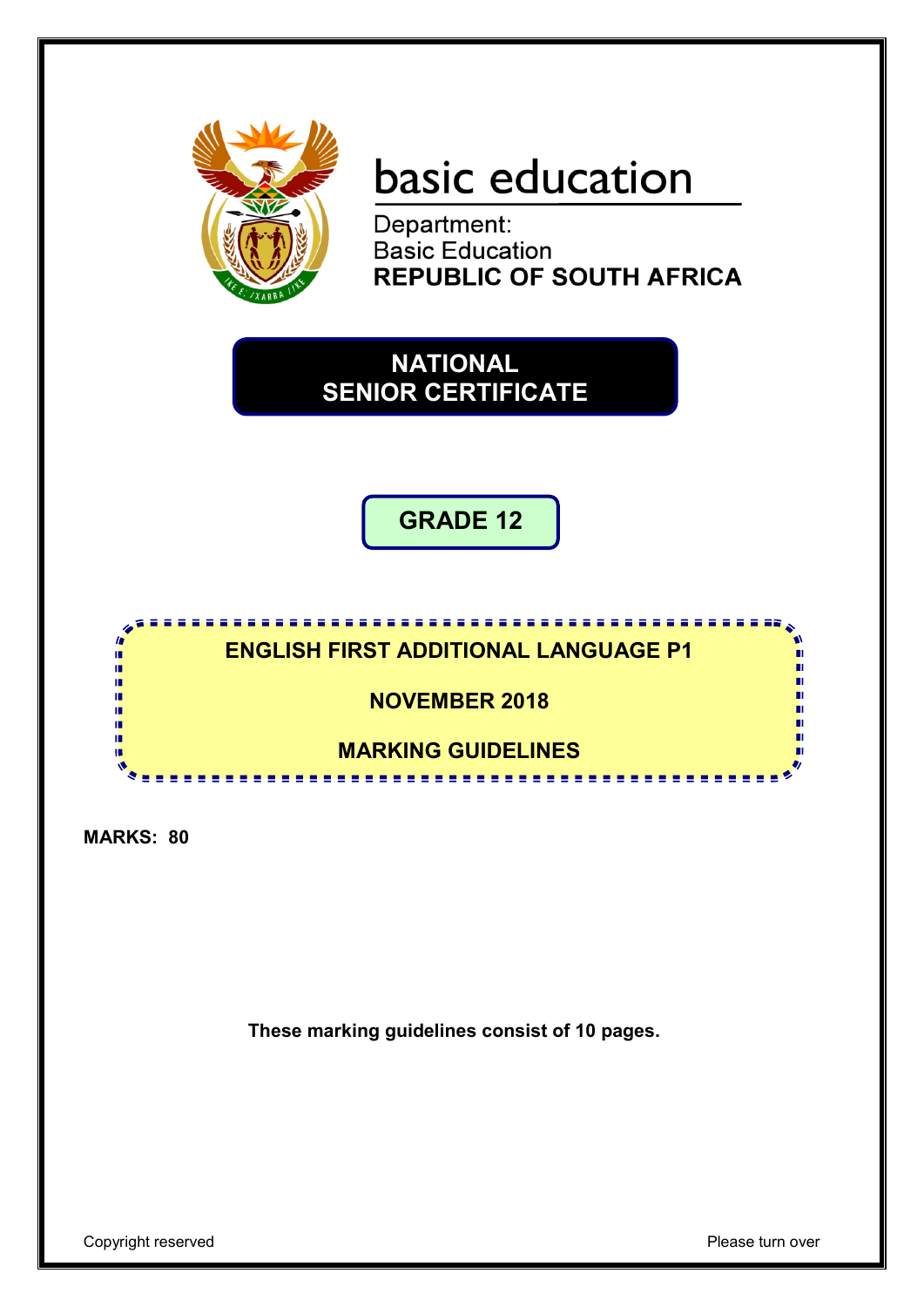#### **INSTRUCTIONS TO MARKERS**

- 1. Candidates are required to answer ALL the questions.
- 2. This marking guideline serves as a guide to markers. Some responses may require a marker's discretion, while others may be expanded at the national marking guideline discussion.
- 3. Candidates' responses should be assessed as objectively as possible.

#### **MARKING THE COMPREHENSION**

- Because the focus is on understanding, incorrect spelling and language errors in responses should not be penalised unless such errors change the meaning/understanding. (Errors must still be indicated.)
- If a candidate uses words from a language other than the one being examined, disregard those words, and if the answer still makes sense, do not penalise. However, if a word from another language is used in a text and required in an answer, this will be acceptable.
- For **open-ended questions**, no marks should be awarded for YES/NO or I AGREE/I DISAGREE. The reason/substantiation/motivation is what should be considered.
- When one-word answers are required and the candidate gives a whole sentence, mark correct **provided that** the correct word is underlined/ highlighted.
- When two/three facts/points are required and a range is given, mark **only** the first two/three.
- Accept dialectal variations.
- For multiple-choice questions, accept BOTH the letter corresponding with the correct answer AND/OR the answer written out in full.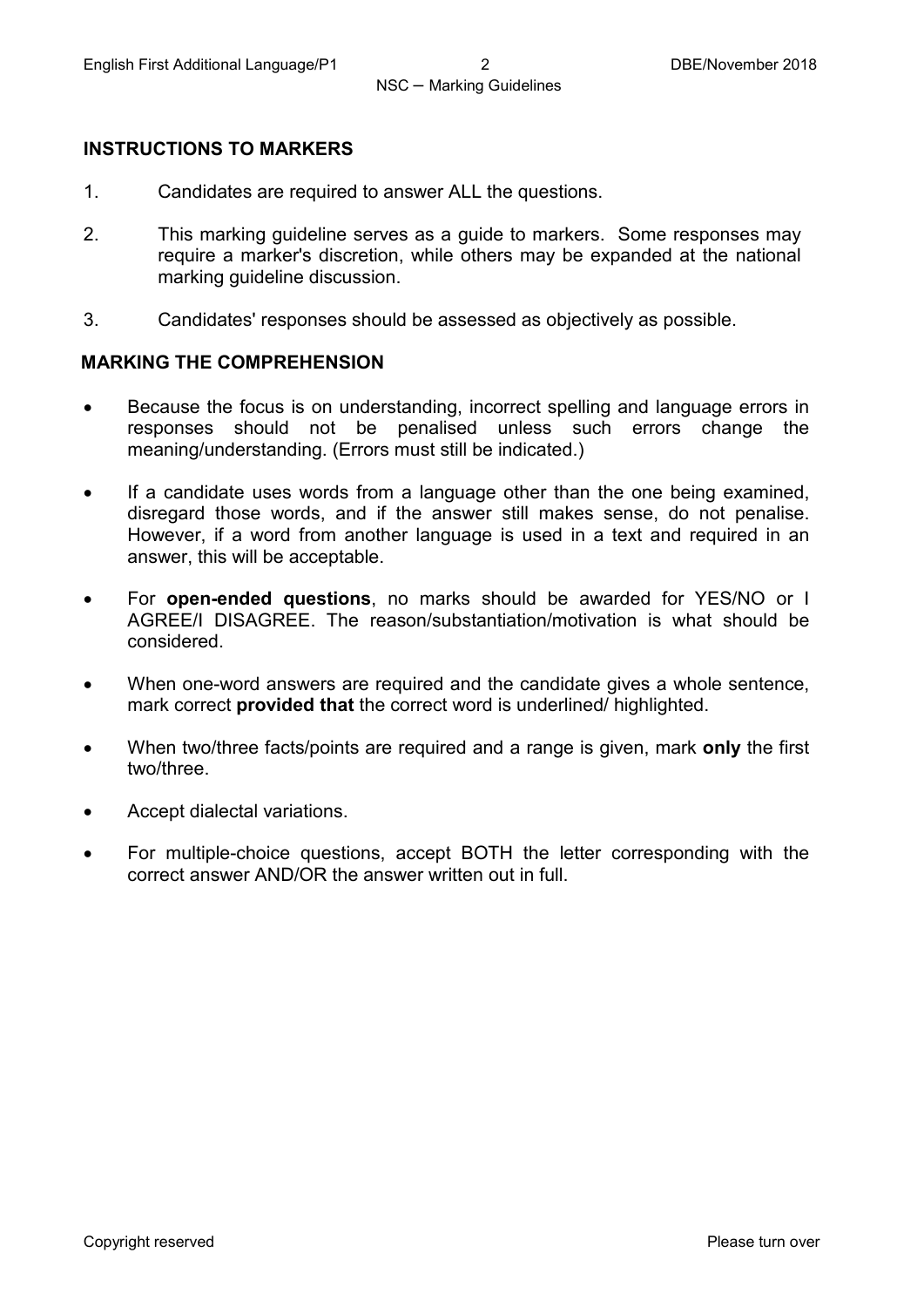#### **SECTION A: COMPREHENSION**

#### **QUESTION 1**

- 1.1 1.1.1  $\blacksquare$  'running shoe'  $\checkmark$  (1)
	- 1.1.2 These shoes do not make any noise  $\checkmark$  as their soles are soft.  $\checkmark$

#### **OR**

These shoes allow a person to sneak up on someone noiselessly  $\checkmark$  because of the soft soles.  $\checkmark$ 

| NOTE: Candidates must use their OWN words. |  |
|--------------------------------------------|--|
|--------------------------------------------|--|

- 1.2 The purchase/buying and selling of sneakers have become widespread.  $\checkmark$ The sneaker industry has grown extensively.  $\checkmark$  and the sneaker industry has grown extensively.  $\checkmark$  and  $\checkmark$  (2)
- 1.3 Sneakerheads are people (who collect/trade/admire sneakers as a hobby).  $\checkmark$  (1)
- 1.4 To advertise/promote their brand.  $\checkmark$ To increase sales.

#### **OR**

|     |                                                                      | People who admire Chuck Taylor as a famous football player will be<br>interested in buying All Star sneakers. $\checkmark\checkmark$ | (2) |
|-----|----------------------------------------------------------------------|--------------------------------------------------------------------------------------------------------------------------------------|-----|
| 1.5 |                                                                      | Famous musicians/rappers/hip-hop artists<br>wore the sneakers. ✓<br>A rapper, RUN-DMC, released a song, 'My Adidas'. √               | (2) |
| 1.6 | <b>B/trendiest√</b>                                                  |                                                                                                                                      | (1) |
| 1.7 | Television. $\checkmark$<br>Social media.<br><u>Music videos</u> . √ |                                                                                                                                      |     |
|     |                                                                      | <b>NOTE:</b> Accept any TWO of the above answers.                                                                                    | (2) |
| 1.8 | 1.8.1                                                                | devotee $\checkmark$                                                                                                                 | (1) |
|     | 1.8.2                                                                | Sneakers allow people wearing them $\checkmark$ to walk/move (from one<br>point to another with ease). $\checkmark$                  | (2) |
| 1.9 | 1.9.1                                                                | The writer states that this practice was introduced just a decade/<br>10 years ago. $\checkmark$                                     | (1) |
|     | 1.9.2                                                                | Instagram $\checkmark$                                                                                                               | (1) |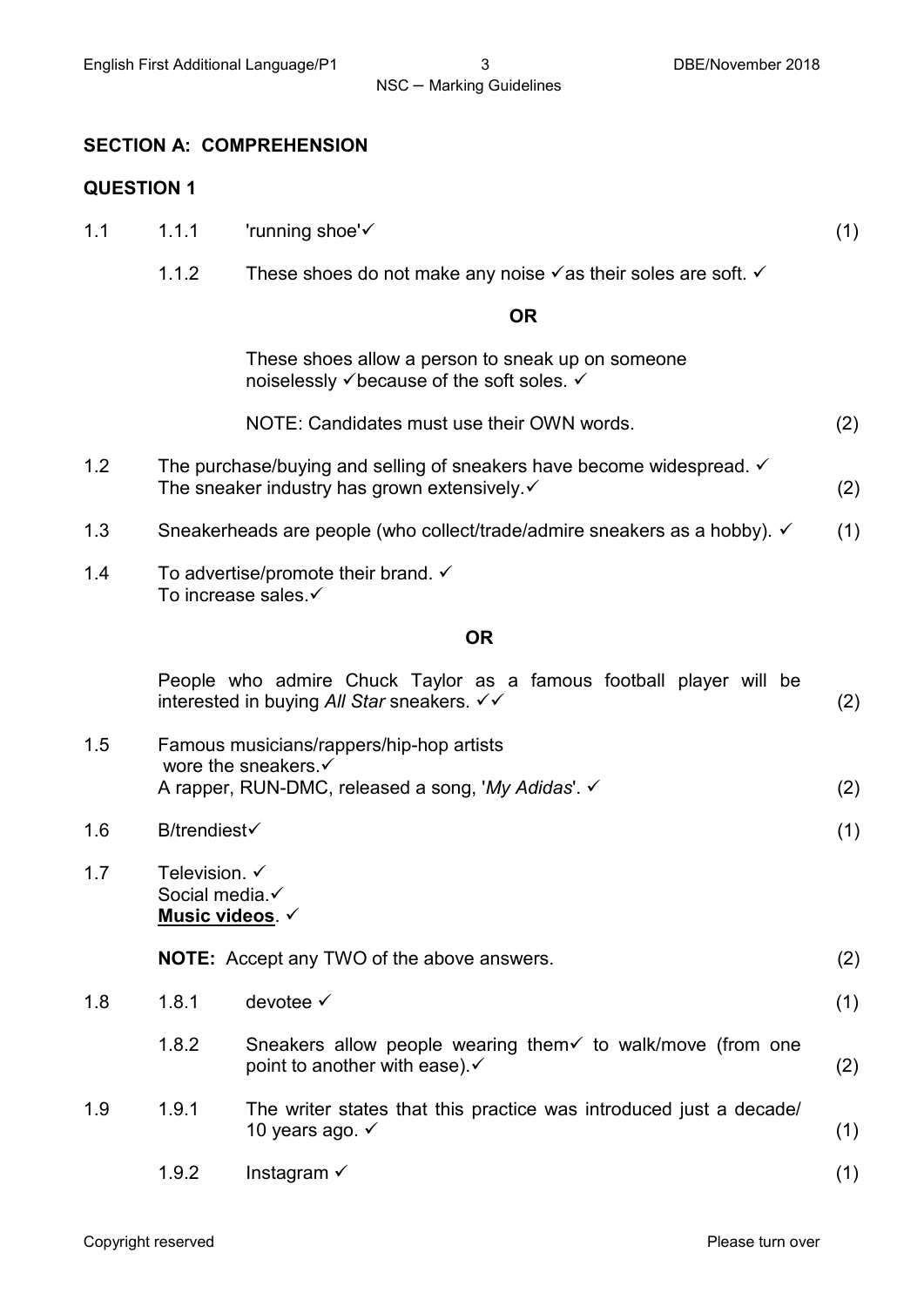1.10 Information (about sneakers) is easily available online.  $\checkmark$ There is a wider choice (of sneakers) available online.  $\checkmark$ One can shop (for sneakers online), from anywhere in the world.  $\checkmark$ Sneakers can be delivered directly to you.  $\checkmark$ 

**NOTE:** Accept any TWO of the above answers. (2)

1.11 Open-ended. Accept a suitable response, e.g.

Agree.

Sneakers appeal to people from all walks of life regardless of their gender, age and social status. Sneakers are a popular choice for many people around the world.

#### **OR**

Disagree.

There are people who consider sneakers as a form of sportswear. Some people cannot afford to buy sneakers. There are many people who do not even wear sneakers.

- **NOTE:** Accept other suitable responses. A candidate can score 1 mark for an answer that is not well-substantiated. Accept a combination answer.  $(2)$
- 1.12 Open-ended. Accept a suitable response, e.g.

The title is suitable because the passage is about sneakers which have soft rubber soles and buyers go online searching for soles (sneakers). The pun on the word sole in relation to soul-searching, reflects the cleverness in which the title has been written.

#### **OR**

The title is not suitable because it is misleading. There is a pun on the word sole; sole-searching could refer to searching for a type of fish called sole and the passage has nothing to do with fish/sole refers to individual or singular ownership/mandate etcetera, however, this passage has nothing to do with individual/singular ownership or mandate.

- **NOTE:** Accept other suitable responses. A candidate can score 1 mark for an answer that is not well-substantiated. Accept a combination answer.  $(2)$
- 1.13 Driving Using a cellphone (e.g. texting, taking a selfie, talking, etc.)  $\checkmark$  (2)
- 1.14 The boy's actions of controlling the toy car while using a cellphone, are similar to those of his mother who is using her cellphone while driving.  $\checkmark$  These actions indicate that he has picked up this bad habit from his mother.  $\checkmark$  (2)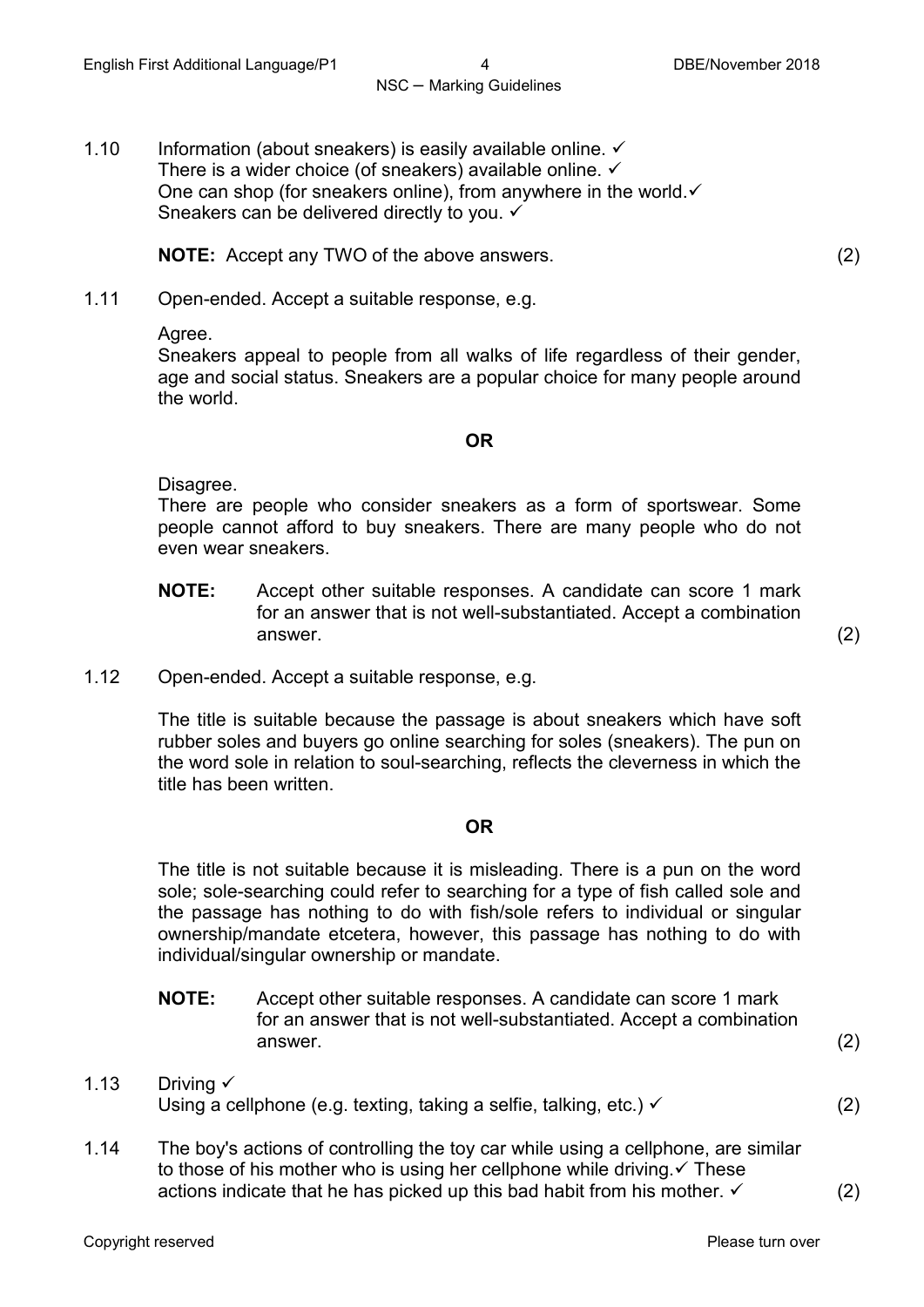1.15 Open-ended. Accept a suitable response, e.g.

The text succeeds in conveying the message that children pick up bad habits from their parents. The toy that crashes sends a warning that using a cellphone while driving can be disastrous. $\checkmark\checkmark$ 

#### **OR**

As much as there are similarities in the woman's and the boy's actions, there is no proof that the boy is the woman's son. /The boy's actions are not posing any danger to him; he is just playing with a toy car and a cellphone./The text does not succeed in conveying a warning against using a cellphone and driving as there is no evidence that the woman's car could have crashed or that she is driving. The car could be stationary.  $\checkmark\checkmark$ 

**NOTE:** Accept other suitable responses. A candidate can score 1 mark for an answer that is not well-substantiated. (2)

**[10]**

**TOTAL SECTION A: 30**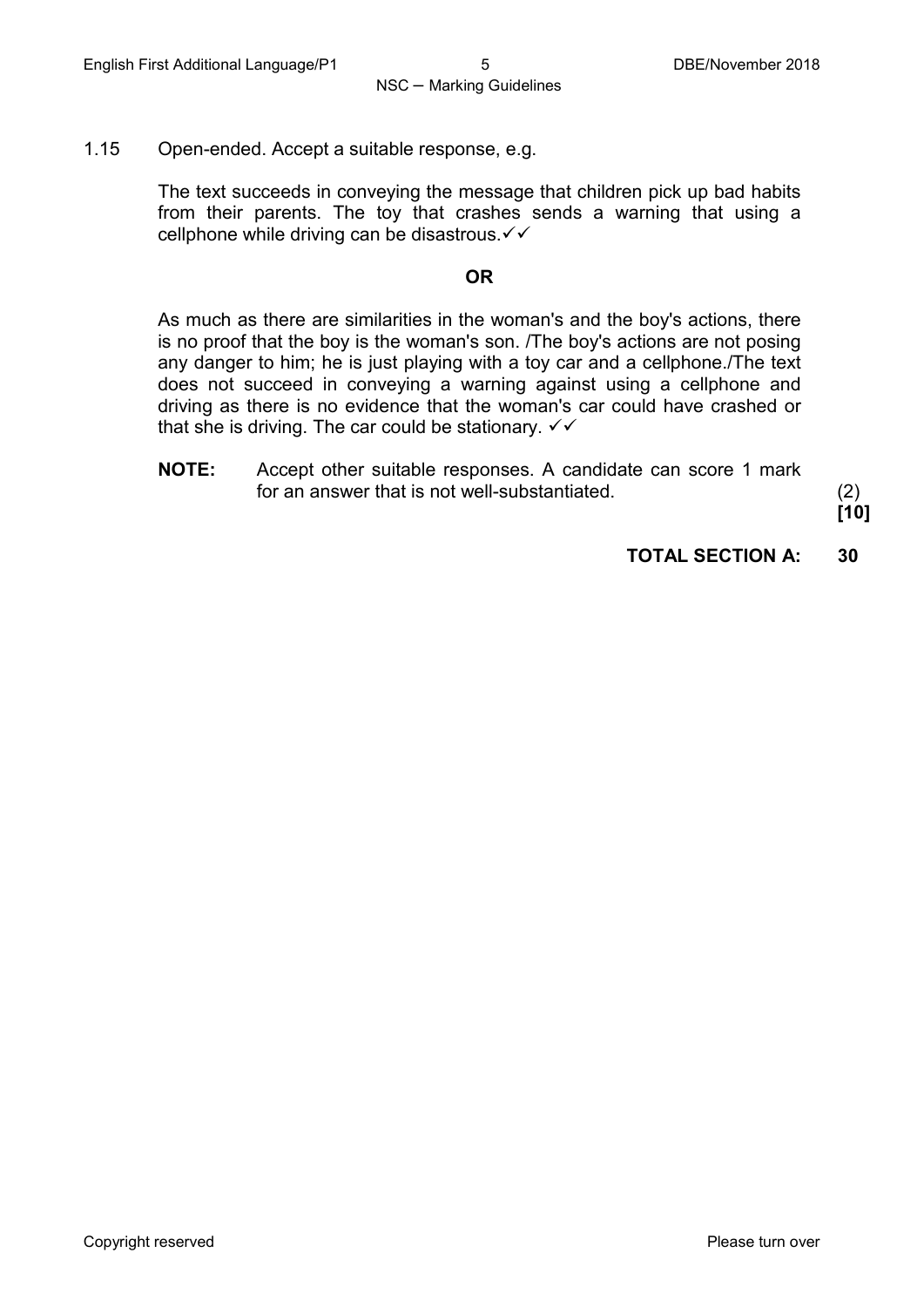### **SECTION B: SUMMARY**

#### **QUESTION 2**

The following points form the answer to the question:

|                | <b>QUOTATIONS</b>                                                                                                                                                                                                                  |                | <b>FACTS</b>                                                                             |
|----------------|------------------------------------------------------------------------------------------------------------------------------------------------------------------------------------------------------------------------------------|----------------|------------------------------------------------------------------------------------------|
|                |                                                                                                                                                                                                                                    |                | (NOTE: Candidates may phrase the<br>facts differently.)                                  |
| 1.             | 'It is important to brush your teeth<br>in the morning and again before<br>you go to bed.'                                                                                                                                         | 1.             | Brush your teeth in the morning and at<br>bedtime.                                       |
| 2.             | 'Therefore, flossing before<br><b>brushing</b> is important.'                                                                                                                                                                      | 2.             | Floss before brushing your teeth.                                                        |
| 3.             | 'Brushing your tongue is also<br>necessary to help remove bacteria<br>and prevent bad breath.'                                                                                                                                     | 3.             | Brush your tongue (when brushing your<br>teeth).                                         |
| 4.             | 'Use mouthwash after brushing<br>your teeth.'                                                                                                                                                                                      | 4.             | Rinse with mouthwash (after brushing your<br>teeth).                                     |
| 5.             | 'Your toothbrush is often moist<br>and kept in an enclosed storage<br>space that creates an<br>environment for bacterial<br>growth.'                                                                                               | 5.             | Store your toothbrush in an open space.                                                  |
| 6.             | 'A good habit would be to change<br>your toothbrush every three or<br>four months or when you notice<br>that the bristles are spreading or<br>changing colour.'                                                                    | 6.             | Replace your toothbrush regularly or when<br>the condition of the bristles deteriorates. |
| 7 <sub>1</sub> | 'Eating large amounts of sugar-<br>loaded foods like sweets, cookies,<br>cakes, pastries, fizzy drinks and<br>dried foods causes tooth<br>decay./Bacteria, which feed on<br>these sugar-loaded foods,<br>damage the tooth enamel.' | 7 <sub>1</sub> | Reduce the amount of sugar you consume.                                                  |
| 8.             | 'Water does not stain the teeth,<br>therefore, consume large<br>quantities.'                                                                                                                                                       | 8.             | Drink large amounts of water.                                                            |
| 9.             | 'You should have regular dental<br>check-ups to detect the early<br>signs of tooth decay.'                                                                                                                                         | 9.             | Visit your dentist regularly.                                                            |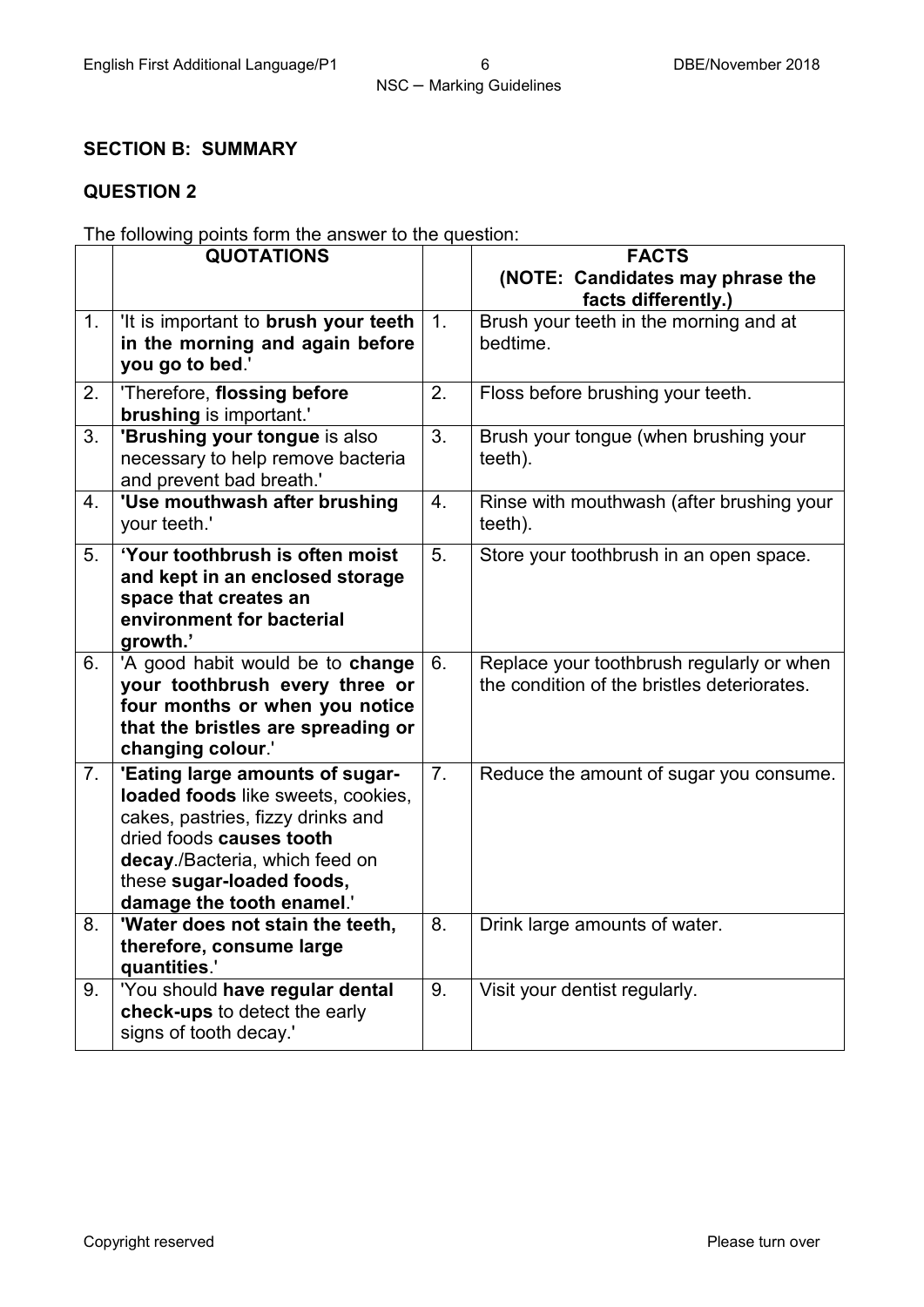#### **MARKING THE SUMMARY**

Marking is on the basis of the inclusion of valid material and the exclusion of invalid material.

The summary should be marked as follows:

- **Mark allocation:**
	- o 7 marks for 7 points (1 mark per main point)
	- o 3 marks for language
	- o Total marks: 10
- **Distribution of language marks when a candidate has not quoted verbatim:**
	- o 1–3 points correct: award 1 mark
	- o 4–5 points correct: award 2 marks
	- $\circ$  6–7 points correct: award 3 marks
- **Distribution of language marks when a candidate has quoted verbatim:**
	- $\circ$  6-7 quotes: award no language mark
	- o 1–5 quotes: award 1 language mark

#### **NOTE:**

- **Word count:**
	- o Markers are required to verify the number of words used.
	- o Do not deduct any marks if the candidate fails to indicate the number of words used, or if the number of words used is indicated incorrectly.
	- $\circ$  If the word limit is exceeded, read up to the last sentence above the stipulated upper limit and ignore the rest of the summary.

**TOTAL SECTION B: 10**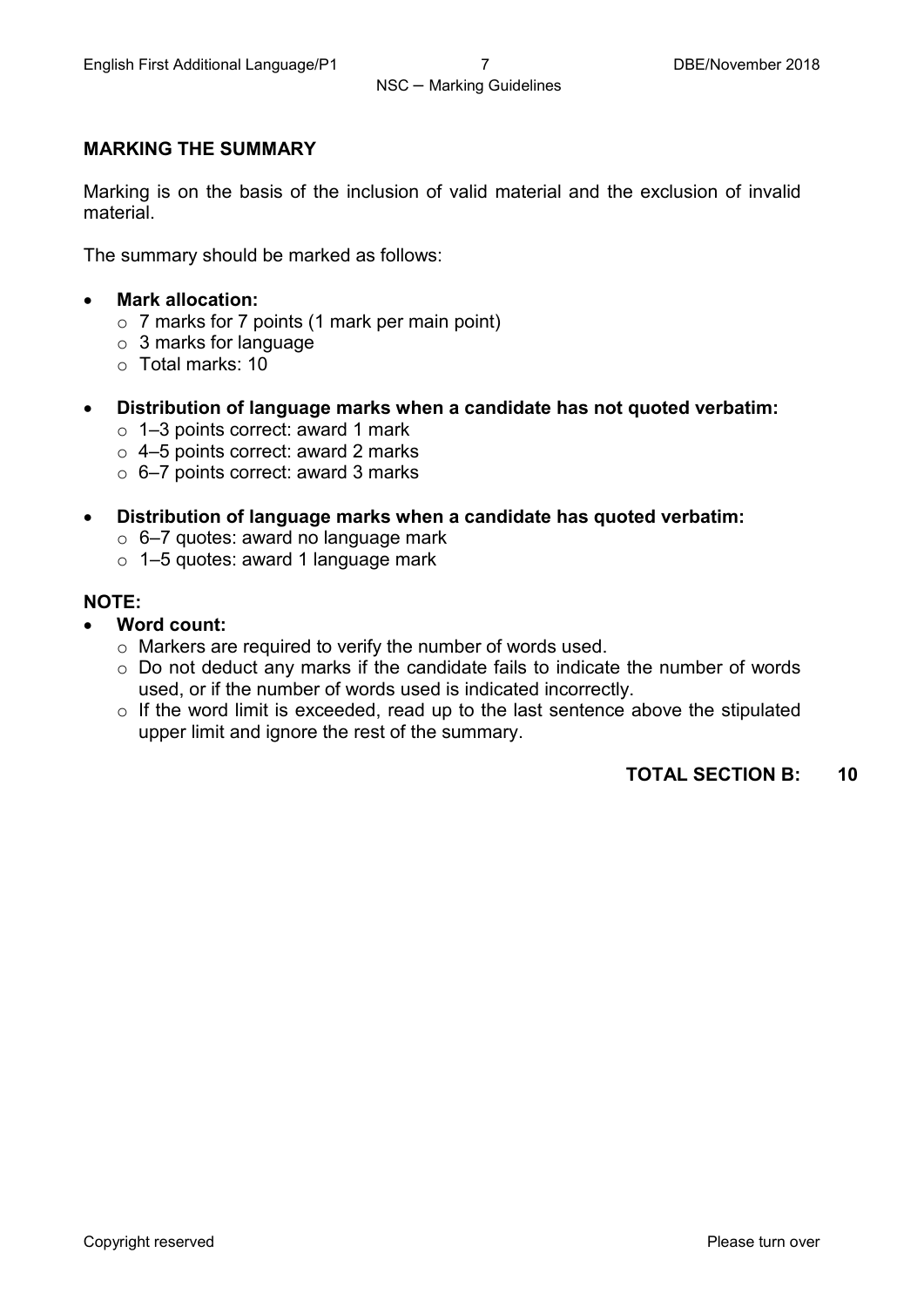#### **SECTION C: LANGUAGE**

#### **NOTE:**

- One-word answers must be marked correct even if the spelling is incorrect, unless the error changes the meaning of the word.
- In full-sentence answers, incorrect spelling should be penalised if the error is in the language structure being tested.
- Sentence structures must be grammatically correct and given in full sentences/ as per instructions.
- For multiple-choice questions, accept BOTH the letter corresponding with the correct answer AND/OR the answer written out in full as correct.
- Where an abbreviation is tested, the answer must be punctuated correctly.

#### **QUESTION 3: ANALYSING AN ADVERTISEMENT**

| 3.1 | To people who enjoy sweet foods/cake/hot beverages. ✓ |  |
|-----|-------------------------------------------------------|--|
| 3.2 | To offer a/an healthier/alternate option.             |  |
| 3.3 | $3.3.1$ D/enjoyment $\checkmark$                      |  |

3.3.2 Huletts provides the opportunity to have moments of enjoyment through a slice of cake/a cup of coffee/biscuits/the presentation.  $\checkmark\checkmark$ 

#### **OR**

The picture of the box of sugar and artificial sweeteners shows that these products from Huletts make the enjoyment of a slice of cake/a cup of coffee/biscuits possible, even for the health-conscious.  $\checkmark\checkmark$ 

- 3.4 To emphasise how old the company is.  $\checkmark$ To emphasise how reputable the company is.  $\checkmark$  and  $\checkmark$  (2)
- 3.5 Open-ended. Accept a suitable response, e.g.

Yes.

The advertised products can be used in different ways e.g. coffee. The company has been in existence for more than 125 years and is therefore, reliable. The advertiser has also included artificial sweeteners which are the alternate to sugar for people who are health-conscious/have diabetes.

#### **OR**

No.

Sugar and sweeteners are health hazards and can cause harm/diseases to the body. Products with large amounts of sugar can cause diseases, e.g. diabetes.

**NOTE:** Do not award a mark for Yes or No. The above are merely examples. A candidate can score 1 mark for an answer that is not well substantiated. (2)

(3)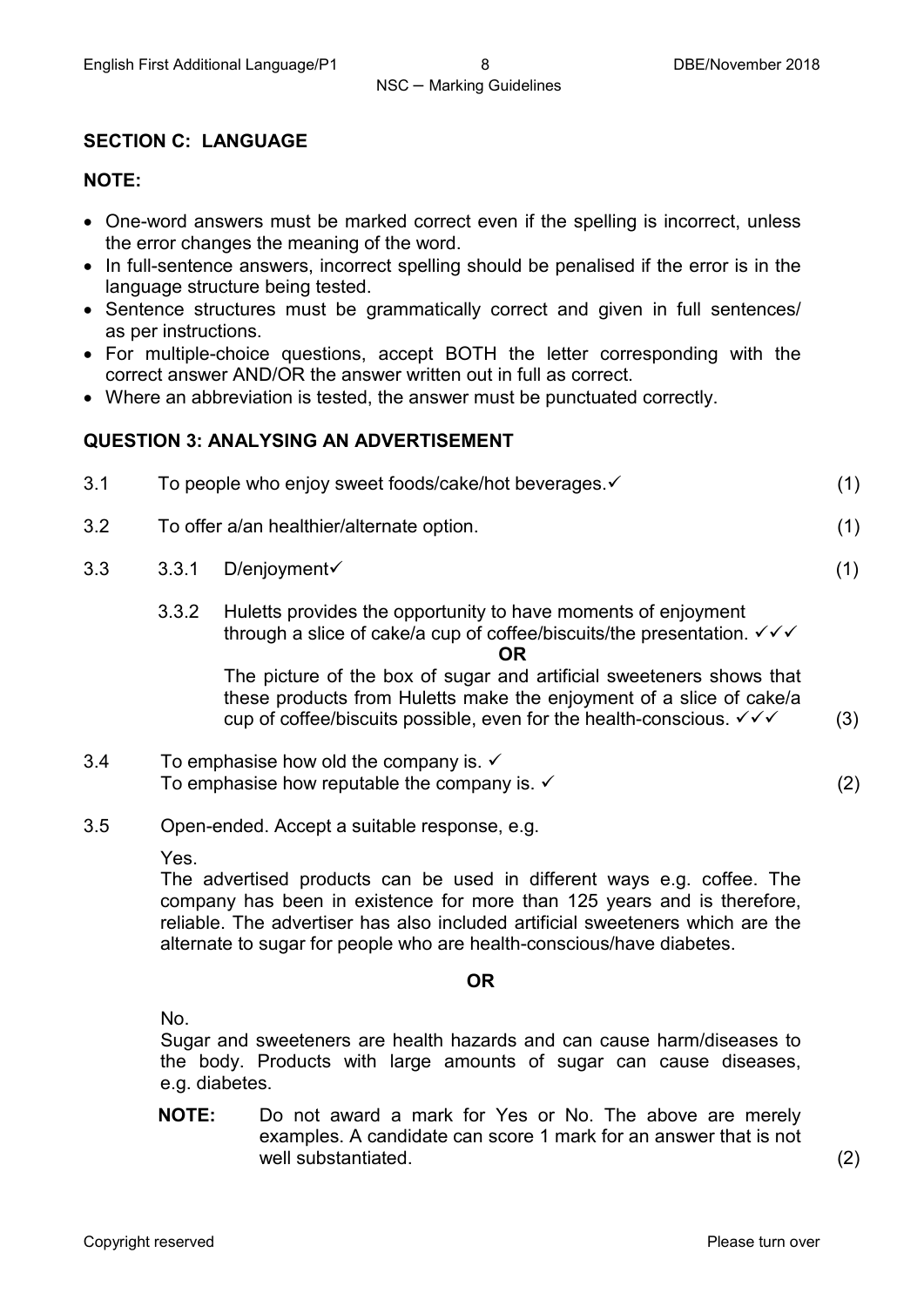(1)

(1)

(1)

NSC – Marking Guidelines

#### **QUESTION 4: ANALYSING A CARTOON**

- 4.1 4.1.1 B/anxious
	- 4.1.2 Amy is reluctant to open the email  $\checkmark$  she receives from Waverly University/College as she does not know whether her application is successful or not./Amy uses the expression, 'OMG' to show her anxiety.  $\checkmark$

#### **OR**

Amy's eyes are wide open. Amy's mouth is wide open. ✓ Amy is clutching the phone with both hands.  $\checkmark$ 

**NOTE:** Accept any TWO of the above answers. (2)

4.1.3 Oh My Gosh/Goodness/God

**NOTE:** Accept any other suitable response.

- 4.2 To emphasise that Amy is crying (loudly). (1)
- 4.3 4.3.1 By using the word 'cruel', $\checkmark$  the cartoonist conveys that the mother does not approve of the way in which the response to Amy's application was supposedly worded. (2)
	- 4.3.2 humour
- 4.4 Open-ended. Accept a suitable response, e.g.

No.

In frame 2, Amy's father plays a cruel trick on her when he creates the impression that her application is unsuccessful by saying, '… we regret to inform you …'. What he expects to be funny upsets Amy causing her much anxiety. Therefore, playing with someone's emotions is not humorous/funny.

#### **OR**

Yes.

The father creates an expectation that Amy has received an unfavourable response by saying the words, '… we regret to inform you …'. The ellipsis indicates the strategic pauses he makes to build suspense. /The humour lies in the fact that the father creates undue anxiety for both Amy and her mother by saying '… we regret to inform you …' (frame 2) only to reveal later that Amy's application to university has been successful.

**NOTE:** Do not award a mark for Yes or No. The above are merely examples. A candidate can score 1 mark for an answer that is not well substantiated. (2)

**[10]**